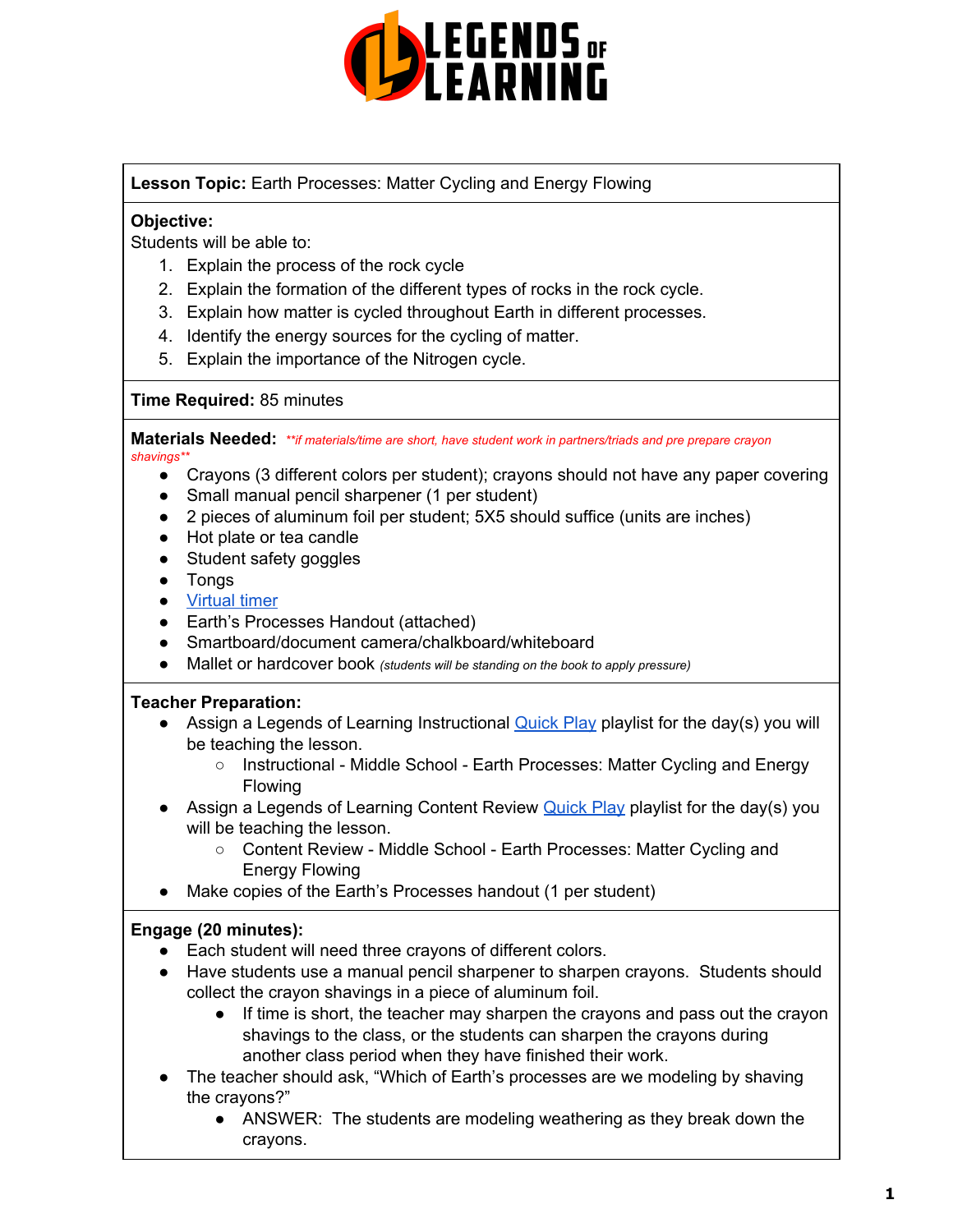

Sedimentary Rock Model

- The students need to cover the crayon shavings with the other piece of foil paper.
- Using their hands and body weight, the students will need to press the two pieces of aluminum foil together. *(The crayon shavings are in between the two pieces of the aluminum foil).*
- The teacher should ask, "Which Earth process is being modeled by pressing the pieces of aluminum foil together?" (ANSWER: The students are modeling pressure.)
- The students should remove the top piece of aluminum foil and make observations in their science notebook/journal. (Teacher note: This models the formation of sedimentary rock).
	- What do the students notice about the sedimentary rock? They should notice that the "rock" is still easily crumbled/manipulated.

Metamorphic Rock Model

- Students place the second piece of aluminum foil back over the crayon shavings.
- Using a mallet or by placing the aluminum foil under a hardcover book and standing on it, the students should apply additional pressure to the foil paper/crayon shavings.
- The students should remove the top piece of aluminum foil and make observations in their science notebook/journal. (Teacher note: This models the formation of metamorphic rock).
	- What do the students notice about the metamorphic rock? They should notice that the "rock" colors are more compressed and blended. They also form more of a solid clump than the easily crumbled sedimentary rock.

Igneous Rock Model

- Students need to fold up the sides of their aluminum foil, so that the crayon shavings are contained within the aluminum container.
- For the next part, since heat is being utilized, students must wear safety goggles. The teacher can use a tea candle or allow the students to use hot plates.
- The students are to use tongs to handle their pieces of aluminum foil as they heat up the crayon shavings. Make sure the students are continually moving the aluminum foil back and forth over the heat source to evenly distribute heat and prevent scorching the foil.
- Use the virtual timer and allow only three minutes for heat to be applied. If students are working alone or in pairs, the teacher should monitor each student/pair of students to ensure safety procedures are being followed.
- Once the heat has been applied, and the crayon shavings have been allowed to cool, the students should make observations in their science notebook/journal. (Teacher note: When heat is added, the formation of igneous rock is being modeled.)
	- What do the students notice about the igneous rock? They should notice that it was liquid then cooled to a solid. The rock is smoother than the other two rocks and the colors have, potentially, blended.
- The teacher should state, "We have just modeled the rock cycle. In today's lesson, we will learn about Earth's processes and the energy that is required to sustain these processes. We will discuss this activity more in depth once you have completed the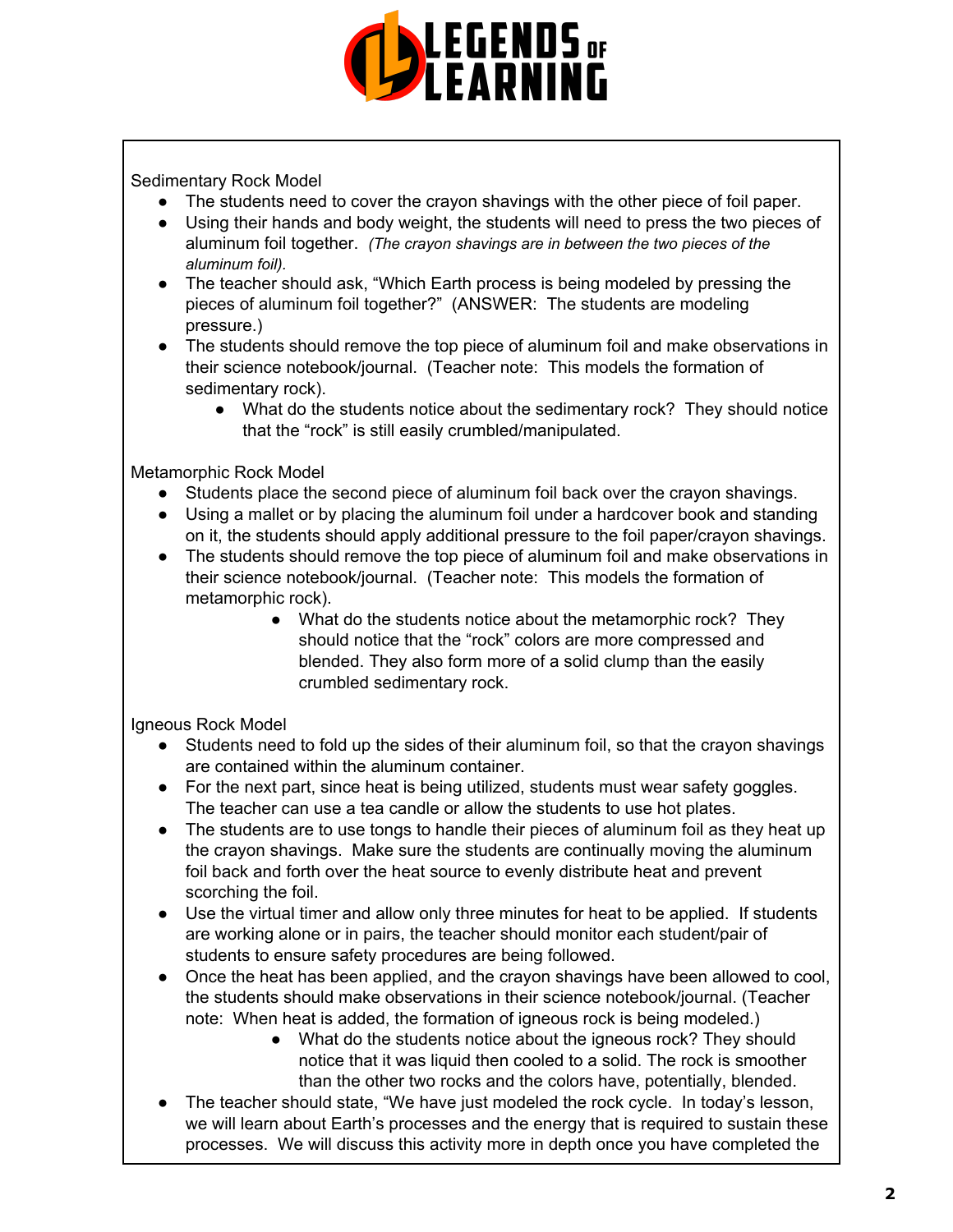

#### activities."

## **Explore (20 minutes):**

- 1. Have your students sign in to Legends of [Learning](https://intercom.help/legends-of-learning/en/articles/2154920-students-joining-a-playlist). Instruct students to complete the Instructional playlist.
- 2. As students complete the assigned game*,* students should fill out the Earth's Processes handout, Parts I and II only. *NOTE: A word bank has been included in the event that some students may need it. It can be removed based on your student's needs.*
- 3. Assist students as needed during game play, pause playlist if you need to address content or questions to the entire class.

## **Explain (15 minutes):**

- 1. Review answers to Earth's Processes handout by drawing diagrams on the board or using a Smartboard.
- 2. Relate student knowledge to the demonstration at the beginning of class.
	- a. Which part of the activity at the beginning of the lesson modeled erosion? (The shaving of the crayons).
	- b. Which part of the activity modeled weathering and deposition? (Any time the foil paper and crayon shavings were moved is an example of weathering and deposition; weathering - the moving of the crayon shavings and deposition the process of placing the crayon shavings in a new location).
	- c. At which point was sedimentary rock modeled? (The original crayon shavings, and the crayon shavings once pressure was applied).
	- d. At which point was metamorphic rock modeled? (The second time pressure was applied to the crayon shavings).
	- e. At which point was igneous rock modeled? (Igneous rock formation was modeled after the crayon shavings were heated and cooled down).
	- f. How is matter cycled? (The rock cycle, the water cycle, plate tectonics, chemical weathering, physical weathering)
	- g. How does energy flow on Earth? (Energy from the Sun and Earth's interior cause matter to be cycled).

# **Elaborate (15 minutes):**

- 1. Matter cycling is important to life on Earth and is not always visible, like a volcano erupting. Sometimes matter is cycled in a way that is not visible to the human eye.
- 2. This [video](https://www.youtube.com/watch?v=xfwZV6rtnvw) explains another process of matter cycling in the Nitrogen cycle.
- 3. Ask the students why the nitrogen cycle is important.
	- a. ANSWER: Living organisms need nitrogen and are not able to use it in gas form. The nitrogen cycle allows the nitrogen to be fixed into a useable form.
- 4. Students can answer Part III on the Earth's Processes handout.

## **Evaluate (15 minutes):**

- 1. Have your students sign in to Legends of [Learning](https://intercom.help/legends-of-learning/en/articles/2154920-students-joining-a-playlist). Instruct students to complete the Content Review playlist.
- 2. [Analyze](https://intercom.help/legends-of-learning/en/articles/2154918-tracking-student-progress-and-performance) student results to determine what concepts need to be a focus for reteaching.

## **Additional Lesson Strategies:**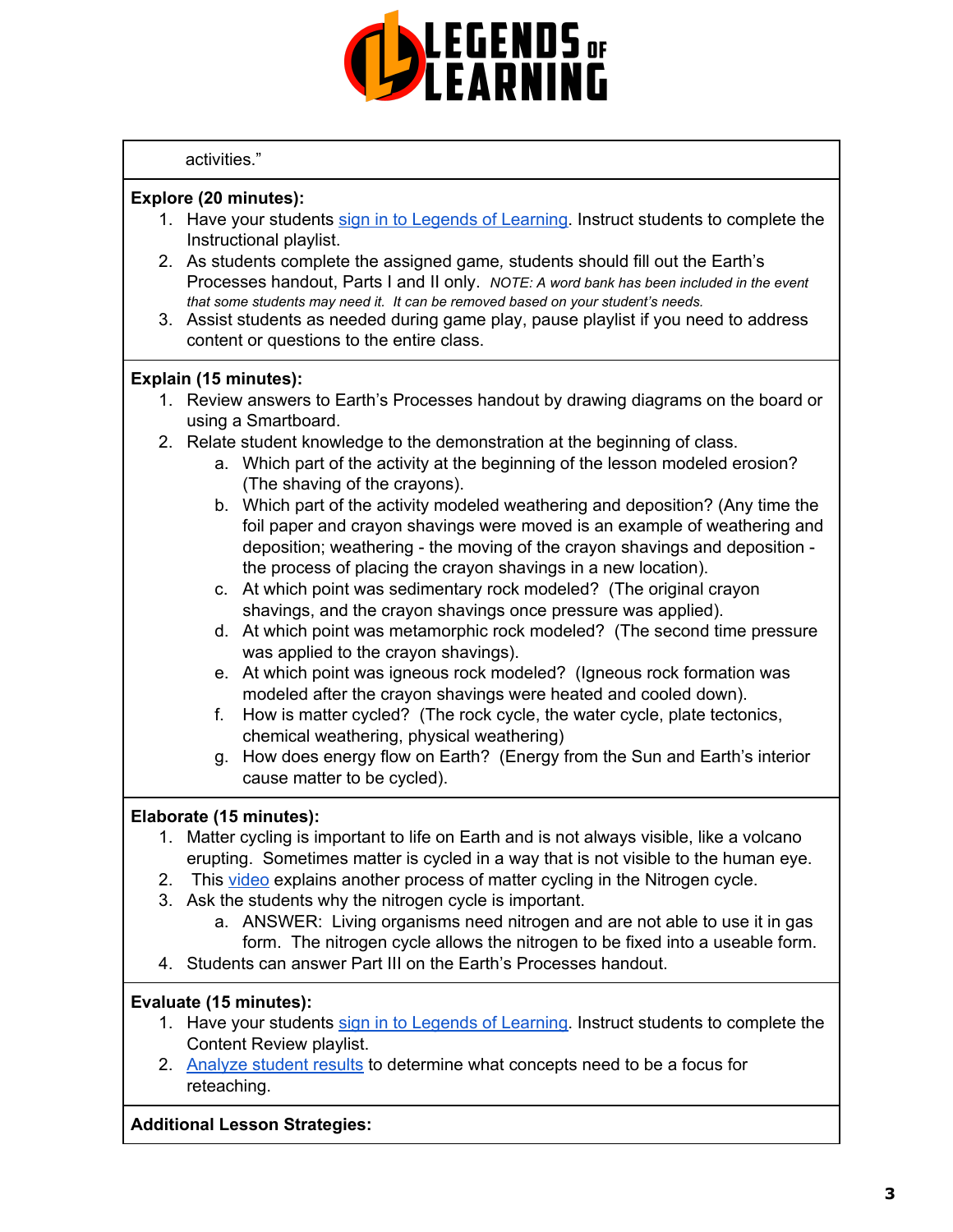

- To use Legends for additional instruction, create a [custom](https://intercom.help/legends-of-learning/en/articles/2154910-creating-a-playlist) playlist with an [instructional](https://intercom.help/legends-of-learning/en/articles/3505828-types-of-games) game and pre and post [assessment](https://intercom.help/legends-of-learning/en/articles/2154913-adding-assessments-to-a-playlist).
- To use Legends for a quick formative [assessment](https://intercom.help/legends-of-learning/en/articles/2154913-adding-assessments-to-a-playlist), create a 5-question assessment in a [playlist](https://intercom.help/legends-of-learning/en/articles/2154910-creating-a-playlist).
- To use Legends for a student-directed experience, create a [targeted](https://intercom.help/legends-of-learning/en/articles/3340814-targeted-freeplay) freeplay playlist.
- Encourage students to play on their own at home in Legends of Learning: [Awakening](https://intercom.help/legends-of-learning/en/articles/2425490-legends-of-learning-awakening) for a student-driven experience including avatars, battling, and quests all centered around topics they are covering in class.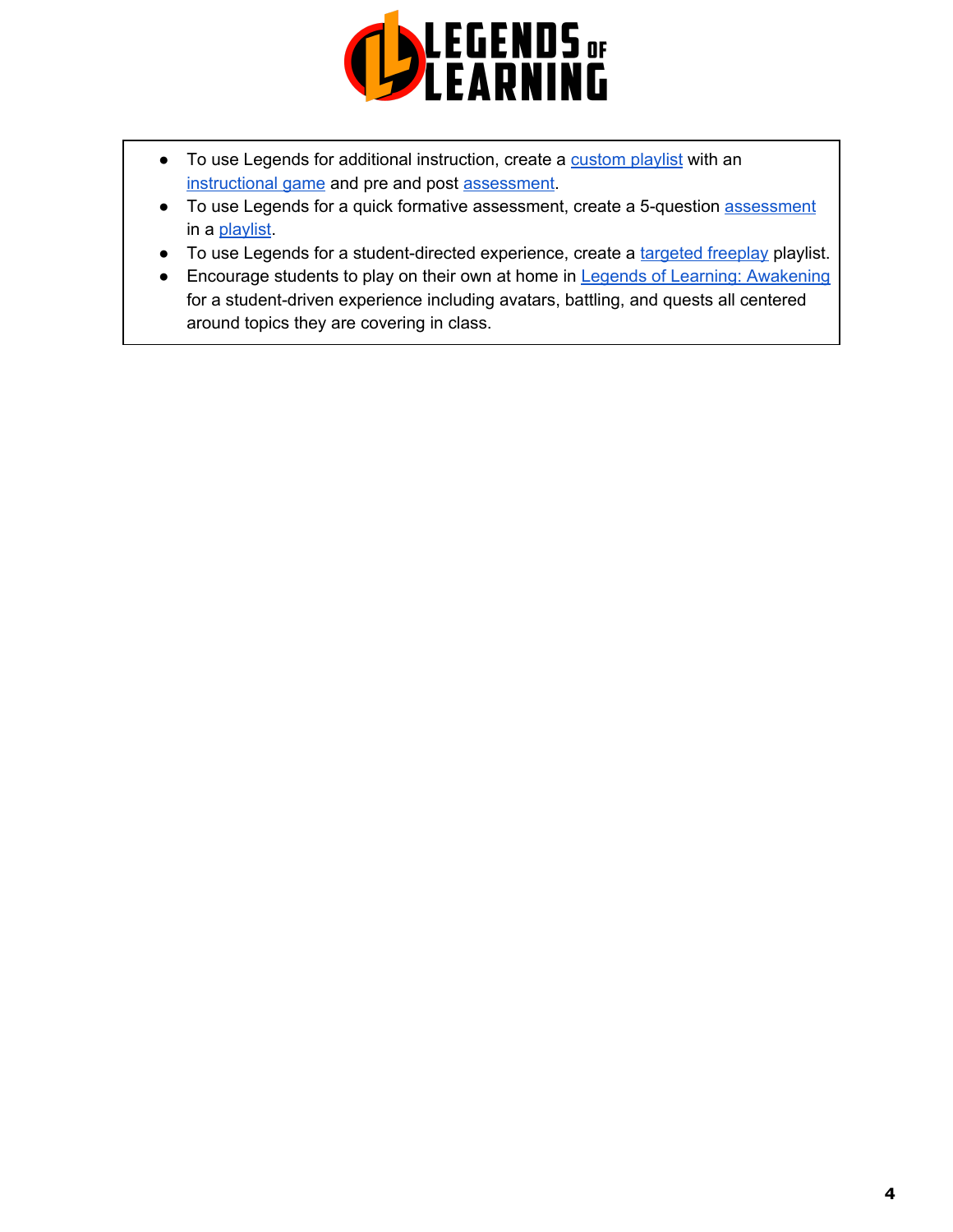

# **Earth's Processes**

#### **Name: \_\_\_\_\_\_\_\_\_\_\_\_\_\_\_\_\_\_\_\_\_\_\_\_\_\_\_\_**

**Directions:** While playing the first game in Legends of Learning, use what you learn to complete the diagrams and answer the questions below.

## **Part I:**



Word Bank *(some words are used more than once)*: cooling, melting, heat and pressure, weathering and erosion, compaction and cementation, igneous, metamorphic, sedimentary, sediments, magma

# **Part II: Circle the correct answer.**

- 1. Which type of rock is formed from sediments?
	- **A** igneous
	- **B** metamorphic
	- **C** sedimentary
	- **D** all of the above